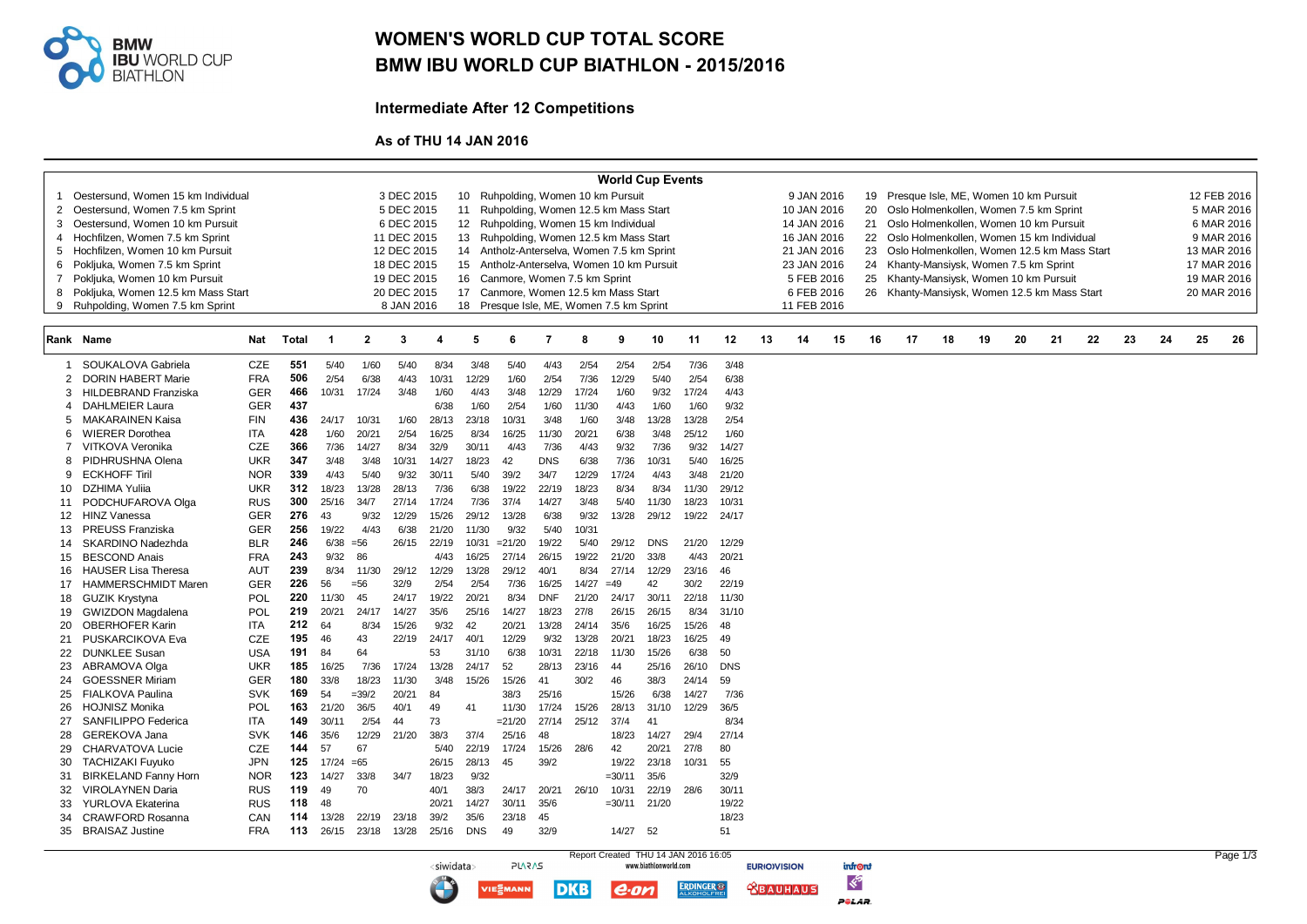

## WOMEN'S WORLD CUP TOTAL SCORE BMW IBU WORLD CUP BIATHLON - 2015/2016

Intermediate After 12 Competitions

As of THU 14 JAN 2016

<siwidata>

**IE** EMANN

|    | Rank Name                 | Nat        | Total        | $\overline{\mathbf{1}}$ | $\mathbf{2}$ | 3          | 4     | 5          | 6          | -7         | 8     | 9     | 10    | 11    | 12         | 13 | 14 | 15 | 16 | 17 | 18 | 19 | 20 | 21 | 22 | 23 | 24 | 25 | 26 |
|----|---------------------------|------------|--------------|-------------------------|--------------|------------|-------|------------|------------|------------|-------|-------|-------|-------|------------|----|----|----|----|----|----|----|----|----|----|----|----|----|----|
|    |                           |            |              |                         |              |            |       |            |            |            |       |       |       |       |            |    |    |    |    |    |    |    |    |    |    |    |    |    |    |
|    | 36 OLSBU Marte            | <b>NOR</b> | 109          | 65                      | 26/15        | 7/36       | 71    |            | 48         | 29/12      |       | 25/16 | 19/22 |       | 33/8       |    |    |    |    |    |    |    |    |    |    |    |    |    |    |
| 37 | <b>SOLEMDAL Synnoeve</b>  | <b>NOR</b> | 103          | 55                      | 38/3         | 18/23      | 34/7  | 33/8       | 34/7       | 23/18      |       | 33/8  | 40/1  |       | 13/28      |    |    |    |    |    |    |    |    |    |    |    |    |    |    |
| 38 | <b>GASPARIN Selina</b>    | SUI        | 96           | 37/4                    | 53           | 39/2       | 11/30 | 32/9       | <b>DNS</b> |            |       | 34/7  | 37/4  |       | 5/40       |    |    |    |    |    |    |    |    |    |    |    |    |    |    |
| 39 | SHUMILOVA Ekaterina       | <b>RUS</b> | 96           | 28/13                   | 58           | 30/11      | 23/18 | 19/22      | $=66$      |            |       | 23/18 | 34/7  |       | 34/7       |    |    |    |    |    |    |    |    |    |    |    |    |    |    |
| 40 | YURKEVICH Darya           | <b>BLR</b> | 91           | 59                      | 19/22        | -41        | 29/12 | 44         | 56         | 51         |       | 22/19 | 27/14 |       | 17/24      |    |    |    |    |    |    |    |    |    |    |    |    |    |    |
| 41 | <b>FENNE Hilde</b>        | <b>NOR</b> | 84           |                         |              |            | 42    | 39/2       | 18/23      | 8/34       | 16/25 | 62    |       |       |            |    |    |    |    |    |    |    |    |    |    |    |    |    |    |
|    | 42 LAUKKANEN Mari         | <b>FIN</b> | 77           | <b>DNF</b>              | 69           |            | 60    | 47         | 32/9       | 36/5       |       | 16/25 | 24/17 | 20/21 | <b>DNS</b> |    |    |    |    |    |    |    |    |    |    |    |    |    |    |
| 43 | SEMERENKO Valj            | <b>UKR</b> | 77           |                         | 68           |            | 33/8  | <b>DNS</b> | 26/15      | 30/11      | 29/4  | 41    | 17/24 |       | 26/15      |    |    |    |    |    |    |    |    |    |    |    |    |    |    |
| 44 | <b>HOEGBERG Elisabeth</b> | <b>SWE</b> | 75           | 75                      | 15/26        | 16/25      | 59    | 17/24      | 65         |            |       |       |       |       |            |    |    |    |    |    |    |    |    |    |    |    |    |    |    |
| 45 | <b>BURDYGA Natalya</b>    | <b>UKR</b> | 54           | 27/14                   |              |            | 27/14 | 21/20      | 55         | 37/4       |       | 39/2  | 47    |       | 66         |    |    |    |    |    |    |    |    |    |    |    |    |    |    |
| 46 | ZHANG Yan                 | <b>CHN</b> | 53           | 23/18                   | 41           | 54         | 79    |            | 44         | 33/8       |       | 51    | 32/9  |       | 23/18      |    |    |    |    |    |    |    |    |    |    |    |    |    |    |
| 47 | <b>GREGORIN Teja</b>      | <b>SLO</b> | 46           | 39/2                    | 31/10        | 49         | 44    | 27/14      | 47         | 21/20      |       |       |       |       |            |    |    |    |    |    |    |    |    |    |    |    |    |    |    |
| 48 | <b>BRORSSON Mona</b>      | <b>SWE</b> | 45           | 53                      | 51           | 31/10      | 50    | 45         | 36/5       | 47         |       | 40/1  | 28/13 |       | 25/16      |    |    |    |    |    |    |    |    |    |    |    |    |    |    |
| 49 | NOWAKOWSKA Weronika       | POL        | 35           | 82                      | 21/20        | 47         | 41    | 26/15      | 74         |            |       | 47    | 46    |       | 47         |    |    |    |    |    |    |    |    |    |    |    |    |    |    |
| 50 | <b>USANOVA Darya</b>      | KAZ        | 34           | 15/26                   | 44           | 33/8       | 64    |            | $=66$      |            |       |       |       |       |            |    |    |    |    |    |    |    |    |    |    |    |    |    |    |
| 51 | VISHNEVSKAYA Galina       | KAZ        | 33           | 34/7                    | 42           | 55         | 77    |            | 102        |            |       |       |       |       | 15/26      |    |    |    |    |    |    |    |    |    |    |    |    |    |    |
| 52 | DUBAREZAVA Nastassia      | <b>BLR</b> | 32           | 12/29                   | $=65$        |            | 74    |            | 82         |            |       | 38/3  | 44    |       | <b>DNF</b> |    |    |    |    |    |    |    |    |    |    |    |    |    |    |
| 53 | <b>KRYUKO Iryna</b>       | <b>BLR</b> | 29           | 22/19                   | 87           |            | 62    |            | 43         | 31/10      |       | 45    | 43    |       | 53         |    |    |    |    |    |    |    |    |    |    |    |    |    |    |
|    | 54 EGAN Clare             | <b>USA</b> | 25           | 44                      | 16/25        | 45         | 83    |            | 84         |            |       | 74    |       |       | 74         |    |    |    |    |    |    |    |    |    |    |    |    |    |    |
| 55 | VARVYNETS Iryna           | <b>UKR</b> | 25           |                         |              |            |       |            | 33/8       | 24/17      |       | 68    |       |       | 41         |    |    |    |    |    |    |    |    |    |    |    |    |    |    |
| 56 | PERSSON Linn              | <b>SWE</b> | 25           | 29/12                   | 55           | 38/3       | 63    |            | 58         | 46         |       | 36/5  | 36/5  |       | 70         |    |    |    |    |    |    |    |    |    |    |    |    |    |    |
| 57 | <b>RANSOM Julia</b>       | CAN        | 24           | 52                      | 32/9         | 36/5       | 54    | 43         | 31/10      | 44         |       | $=49$ | 45    |       | 78         |    |    |    |    |    |    |    |    |    |    |    |    |    |    |
| 58 | <b>TOFALVI Eva</b>        | ROU        | 22           |                         | 60           | 19/22      | 48    | <b>DNS</b> | 57         | 50         |       |       |       |       | 58         |    |    |    |    |    |    |    |    |    |    |    |    |    |    |
| 59 | LANDOVA Jitka             | <b>CZE</b> | 22           | 32/9                    | 73           |            | 47    | 53         | 28/13      | 42         |       | 59    | 55    |       | 81         |    |    |    |    |    |    |    |    |    |    |    |    |    |    |
| 60 | <b>BOLLIET Marine</b>     | <b>FRA</b> | 22           | 36/5                    | 63           |            | 31/10 | 34/7       |            |            |       |       |       |       |            |    |    |    |    |    |    |    |    |    |    |    |    |    |    |
| 61 | <b>BIELKINA Nadiia</b>    | <b>UKR</b> | 21           | 42                      | 30/11        | 42         | 36/5  | 36/5       |            |            |       |       |       |       |            |    |    |    |    |    |    |    |    |    |    |    |    |    |    |
|    | 62 VARCIN Coline          | <b>FRA</b> | 19           | 74                      | 28/13        | 35/6       | 81    |            |            |            |       |       |       |       |            |    |    |    |    |    |    |    |    |    |    |    |    |    |    |
| 63 | <b>COOK Annelies</b>      | <b>USA</b> | 16           | 91                      | 25/16        | 53         | 65    |            | 94         |            |       | 43    | 58    |       | 88         |    |    |    |    |    |    |    |    |    |    |    |    |    |    |
| 64 | <b>TANDY Megan</b>        | CAN        | 16           | 67                      | 46           | 25/16      | 56    | 48         | 51         | <b>DNF</b> |       |       |       |       | 73         |    |    |    |    |    |    |    |    |    |    |    |    |    |    |
| 65 | <b>KOCHER Zina</b>        | CAN        | 14           | 98                      | 27/14 51     |            |       |            |            |            |       | 76    |       |       | 94         |    |    |    |    |    |    |    |    |    |    |    |    |    |    |
| 66 | ANDERSSON Ingela          | <b>SWE</b> | 13           |                         |              |            |       |            |            |            |       |       |       |       | 28/13      |    |    |    |    |    |    |    |    |    |    |    |    |    |    |
|    | 67 PISAREVA Nadzeya       | <b>BLR</b> | 13           | 50                      | 29/12 43     |            | 46    | 46         | 40/1       | <b>DNS</b> |       |       |       |       | 54         |    |    |    |    |    |    |    |    |    |    |    |    |    |    |
| 68 | <b>TALIHAERM Johanna</b>  | <b>EST</b> | 10           | 31/10                   | 92           |            | 92    |            | 77         |            |       |       |       |       |            |    |    |    |    |    |    |    |    |    |    |    |    |    |    |
|    | 69 CHEVALIER Anais        | <b>FRA</b> | 10           |                         |              |            |       |            | 35/6       | 43         |       |       |       |       | 37/4       |    |    |    |    |    |    |    |    |    |    |    |    |    |    |
| 70 | <b>AKIMOVA Tatiana</b>    | <b>RUS</b> | 9            |                         | 83           |            | 66    |            |            |            |       | 32/9  | 49    |       |            |    |    |    |    |    |    |    |    |    |    |    |    |    |    |
| 71 | <b>RUNGGALDIER Alexia</b> | ITA        | 8            |                         |              |            |       |            |            |            |       | 54    | 39/2  |       | 35/6       |    |    |    |    |    |    |    |    |    |    |    |    |    |    |
| 72 | <b>GASPARIN Aita</b>      | SUI        | 6            | -41                     | 35/6         | 48         | 78    |            | 50         | 53         |       | 52    | 50    |       | 43         |    |    |    |    |    |    |    |    |    |    |    |    |    |    |
| 73 | <b>HORCHLER Karolin</b>   | <b>GER</b> | 4            | 62                      | 54           | 37/4       |       |            |            |            |       |       |       |       | 44         |    |    |    |    |    |    |    |    |    |    |    |    |    |    |
|    | 74 SOLA Hanna             | <b>BLR</b> | 4            |                         | 37/4         | <b>DNF</b> |       |            | 46         | <b>DNS</b> |       | 75    |       |       | <b>DNS</b> |    |    |    |    |    |    |    |    |    |    |    |    |    |    |
|    | 75 VITTOZZI Lisa          | <b>ITA</b> | 4            |                         | 48           | 57         | 37/4  | <b>DNS</b> | 68         |            |       |       |       |       | 52         |    |    |    |    |    |    |    |    |    |    |    |    |    |    |
| 76 | <b>HAECKI Lena</b>        | SUI        | $\mathbf{3}$ | 45                      | 52           | 56         | 55    | 49         | 54         | 38/3       |       | 58    | 57    |       | 57         |    |    |    |    |    |    |    |    |    |    |    |    |    |    |
|    | 77 POLIAKOVA Terezia      | <b>SVK</b> | 3            | 38/3                    | 77           |            | 68    |            | 60         | 54         |       | 77    |       |       | 76         |    |    |    |    |    |    |    |    |    |    |    |    |    |    |
|    | 78 ZAGORUIKO Anastasia    | <b>RUS</b> | 3            |                         |              |            |       |            |            |            |       |       |       |       | 38/3       |    |    |    |    |    |    |    |    |    |    |    |    |    |    |
|    |                           |            |              |                         |              |            |       |            |            |            |       |       |       |       |            |    |    |    |    |    |    |    |    |    |    |    |    |    |    |

**PLARAS** 

 $e$ ·on

**DKB** 

Report Created THU 14 JAN 2016 16:05

**ERDINGER®** 

infront